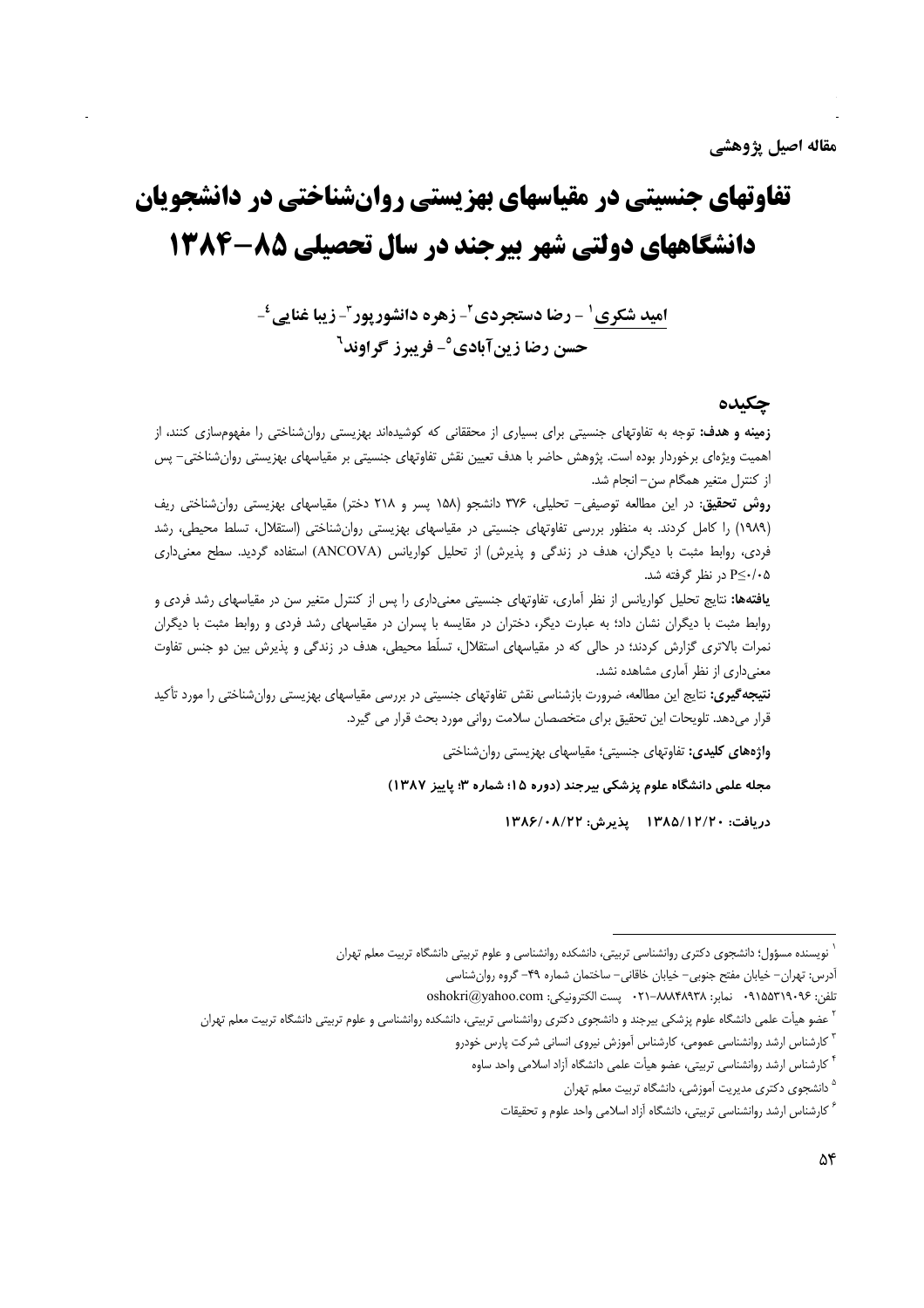مقدمه

علاقه پژوهشی فزایندهای درباره توصیف وضعیت بهزیستی روان شناختی دانشجویان در آمریکا (۲،۱) و انگلیس (۳–۷) وجود دارد. در این بین، توجه به تفاوتهای جنسیتی برای بسیاری از محققانی که کوشیدهاند بهزیستی روان شناختی را مفهومسازی کنند، از اهمیت ویژهای برخوردار است (٨–١١). به دنبال انجام مطالعات اخير درباره ماهيت بھزیستی روانِشناختی، دیدگاههای نظری متفاوتی توصیف شدهاند که البته از بین آنها تعداد کمی عملیاتی شدهاند (١١-۱۸). Wissing و Van Eeden یک عامل بهزیستی روان شناختی کلّی را شناسایی کردند و آن را به صورت ترکیبی از کیفیتهای ویژه، از قبیل احساس انسجام، رضایت از زندگی، تعادل عاطفه و نگرش کلّی نسبت به خوش,بینی یا جهت گیری مثبت نسبت به زندگی توصیف کردند (۱۱).

برخی از محققان، بھزیستی روانشناختی را از نظر مؤلفهها يا فرايندهاي ويژه نظير فرايندهاي عاطفي مفهومسازی می کنند (۸). عدمای نیز بر فرایندهای جسمانی تأكيد كرده و خاطرنشان مىسازند كه بين سلامت جسمانى بالا و کیفیت بالای زندگی، رابطه وجود دارد. برخی دیگر از محققان نیز بھزیستی روان شناختی را بیشتر به صورت یک فرایند شناختی که رضایت از زندگی نشانگر اصلی آن است، توصیف می کنند (۲۰،۱۹،۱۵). عدهای نیز در توصیف بهزیستی روان شناختی بر نقش فرایندهای معنوی، نظیر هدفمندی در زندگی که منجر به عملکرد بهینه میگردد، تأکید میکنند (۲۲،۲۱،۸). برخی نیز بر فرایندهای فردی و اجتماعی از قبیل برخورداری از توجه مثبت نسبت به خود و تسلط بر خود، پیوندهای معنی دار با دیگران اشاره می کنند(۱۳،۲۲،۲۲،۲۲،۲)؛ بنابراین به نظر می رسد بهزیستی روانشناختی می تواند با توجه به فرایندهای عاطفی، جسمانی، شناختی، معنوی، فردی و اجتماعی مفهومسازی شود.

Ryff بر پایه مرور دقیق ادبیات پژوهش و انسجام نظریههای رشدی، سلامت روانی، بالینی و طول عمر

خاطرنشان ساخت که این دیدگاهها دربردارنده ملاکهای مشابه و مكمّل سلامت روان شناختی مثبت هستند (۲۴). ابعاد نظری سلامت روان شناختی مثبت در دیدگاه اخیر شامل، استقلال ٌ، تسلط محيطي'ً، رشد فردي ٌ، روابط مثبت با دیگران<sup>§</sup>، هدفمندی در زندگی<sup>\*\*</sup> و پذیرش خود<sup>††</sup> است. الگوی مزبور در سراسر جهان به طور گسترده و وسیعی مورد بررسي و مطالعه قرار گرفته است (٢۶،٢۵،٢٢).

از آنجا که در جوامع امروزی تلاش میشود تمام افراد به خودشکوفایی رسیده و تواناییهای بالقوه خود را فعلیت بخشند، مطالعه نقش تفاوتهای جنسیتی در بررسی بهزیستی روان شناختی افراد بسیار مهم و ضروری به نظر می رسد. در یک بافت فرافمینیست این موضوع به ایده جامعه با فرصتهای برابر منجر گشته که البته شواهد نشان دهنده آن است که تصوّرات قالبی اجتماعی هنوز به قوت خود باقی هستند (٢٨،٢٧). همه افراد با یکدیگر برابرند اما مشابه نیستند و تفاوتهای احتمالی بین افراد و ضرورت آگاهی از تفاوتهای بین أنها امكان فراهمسازى فرصتهاى لازم براى دستيابى به خودشکوفایی و تحقق بخشیدن به قابلیتهای بالقوه را به همراه دارد. مطالعات اخیر درباره وجود تفاوتهای جنسیتی در بهزیستی روان شناختی، نتایجی متناقض را به همراه داشته و حاکی از نبود اتفاق نظر در نتایج می باشد (۲۹،۲۲). بر اساس مطالعات انجام شده و تجارب کیفی Crose و همکاران، در بسیاری از ابعاد بهزیستی بین دو جنس تفاوت وجود دارد (۹). Lu نیز در مطالعه سازگاری زناشویی در خصوص تجارب نقش و بهزیستی ذهنی تفاوتهای جنسیتی را گزارش کرده است (٢٩): همچنین Stephens و همکاران در یک مطالعه به منظور بررسی سلامت روانی جمعیت کانادایی تفاوتهای جنسیتی را گزارش کردند (۱۵). در مطالعه Ek بین دو جنس

<sup>§</sup> Positive Relations With Others

 $*$  Autonomy

<sup>&</sup>lt;sup>†</sup> Environmental Mastery

<sup>&</sup>lt;sup>‡</sup> Personal Trowth

<sup>\*\*</sup> Purpose In Life

<sup>&</sup>lt;sup>††</sup> Self-Acceptance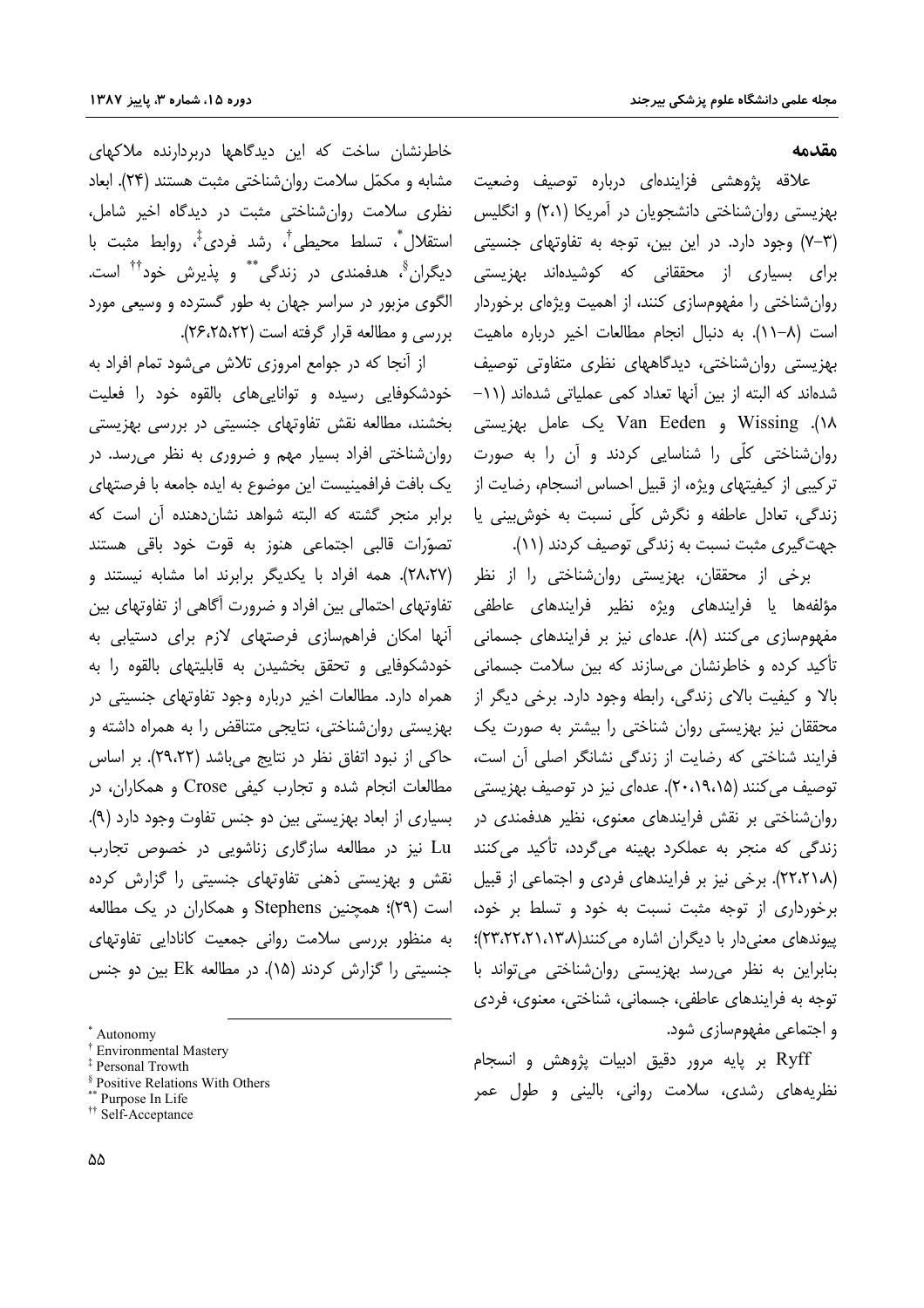از نظر انعطاف پذیری شیوههای مواجهه با مسائل (سبکهای مقابلهای) تفاوتهای جنسیتی مشاهده نشد (۳۰). نتایج برخی از مطالعات مشابه نیز نشان داده است که بین دو جنس در مقیاسهای روابط مثبت با دیگران و رشد فردی تفاوت معنی داری وجود دارد (۳۲،۳۱).

بر اساس آن چه گفته شد، تحقیق حاضر با هدف ارزیابی نقش تفاوتهای جنسیتی بر مقیاسهای بهزیستی روانشناختی دانشجويان انجام شد.

## روش تحقيق

در این مطالعه توصیفی– تحلیلی (از نوع همبستگی)، دانشجویان دانشگاههای شهر بیرجند که در سال تحصیلی ۸۵–۱۳۸۴ مشغول به تحصیل بودند، مورد مطالعه قرار گرفتند. از بین دانشجویان ۳۷۶ نفر (۱۵۸ پسر و ۲۱۶ دختر) با روش نمونهگیری خوشهای چندمرحلهای انتخاب شدند. دانشجویان در سه مرحله با استفاده از واحدهای نمونهگیری مختلف (مرحله اول: دانشگاههای دولتی؛ مرحله دوم: دانشکدههای علوم انسانی، علوم پایه، فنّی و مهندسی و يزشكي و مرحله سوم: دانشجو) انتخاب شدند.

دانشجویان مورد تحقیق از رشتههای مختلف تحصیلی بودند. در این پژوهش به منظور بررسی بهزیستی روان شناختی دانشجویان از مقیاسهای بهزیستی روان شناختی Ryff (۲۴) استفاده شد. در این مقیاسها که در مجموع شامل ۸۴ سؤال و شش مقیاس است، پاسخ به هر سؤال بر روی یک طیف شش درجهای (از کاملاً مخالف تا کاملاً موافق) مشخص می شود. هر مقیاس شامل چهارده سؤال است. ابعاد بھزیستی روانِشناختی مدل فوق، مشتمل بر مقیاسهای يذيرش خود، تسلط محيطي، روابط مثبت با ديگران، هدف زندگی، رشد فردی و استقلال است که به کمک ۸۴ سؤال ارزيابي مي شوند. ويژگيهاي روان سنجي نسخه اصلي مقیاسهای بهزیستی روانشناختی قابل قبول گزارش شدهاند (۲۴). در پژوهش حاضر، ضرایب آلفای کرونباخ برای هر یک

از مقیاسهای بهزیستی روانشناختی پذیرش خود، تسلط محیطی، روابط مثبت با دیگران، هدف زندگی، رشد فردی و استقلال به ترتیب ۰/۷۸، ۰/۷۲، ۰/۷۴، ۰/۷۵، ۰/۲۳، و ۰/۶۰ حاصل گردید.

لازم به ذکر است مقیاسهای بهزیستی روان شناختی ابتدا به فارسی ترجمه شدند و به دنبال آن از دو متخصص زبان انگلیسی درخواست گردید که آن را به انگلیسی برگردانند. تفاوت موجود بین نسخههای انگلیسی و فارسی ارزیابی شد و از طریق یک «فرایند مرور مکرّر»<sup>\*</sup> این تفاوتها به حداقل ممکن کاهش یافت. بر این اساس، ترادف معنایی دو نسخه فارسی و انگلیسی به دقت مورد بررسی قرار گرفت. به دنبال آن چند نفر از اعضای هیأت علمی، روایی محتوا و تطابق فرهنگی این پرسشنامه را تایید کردند.

پس از انتخاب تصادفی آزمودنیها، مقیاسهای بهزیستی روان شناختی برای پاسخگویی در اختیار دانشجویان قرار گرفت. در دستورالعمل این پرسشنامهها ضمن ارائه راهنمایی لازم در خصوص نحوه یاسخدهی، به این نکته اشاره گردید که دانشجویان از درج نام و نام خانوادگی خودداری نمایند.

لازم به ذکر است به منظور حصول اطمینان از این که ANCOVA آزمونی مناسب برای تجزیه و تحلیل اطلاعات هست یا خیر، ضرورت بررسی مفروضههای این تکنیک آماری اهمیت قابل توجهی می یابد. از بین مفروضههای موجود، مفروضه خطی بودن رابطه بین هر یک از مقیاسهای بهزیستی روان شناختی و متغیر، همگام به کمک رسم نمودار یراکنش، همگونی واریانسها و همگنی رگرسیون مورد توجه قرار گرفت. نتایج حاصل از بررسی این مفروضهها استفاده از ,ANCOVA را مورد تأكيد قرار داد.

معنی داری آماری تفاوتهای بین دختران و پسران به كمك تحليل هاى كواريانس با كنترل متغير همگام سن و به منظور دستیابی به اعتبار درونی بهینه انجام شد. اهمیت عملی تحلیلها نیز از طریق محاسبه مجذور ایتا (η٢) بررسی

<sup>\*</sup> Iterative review process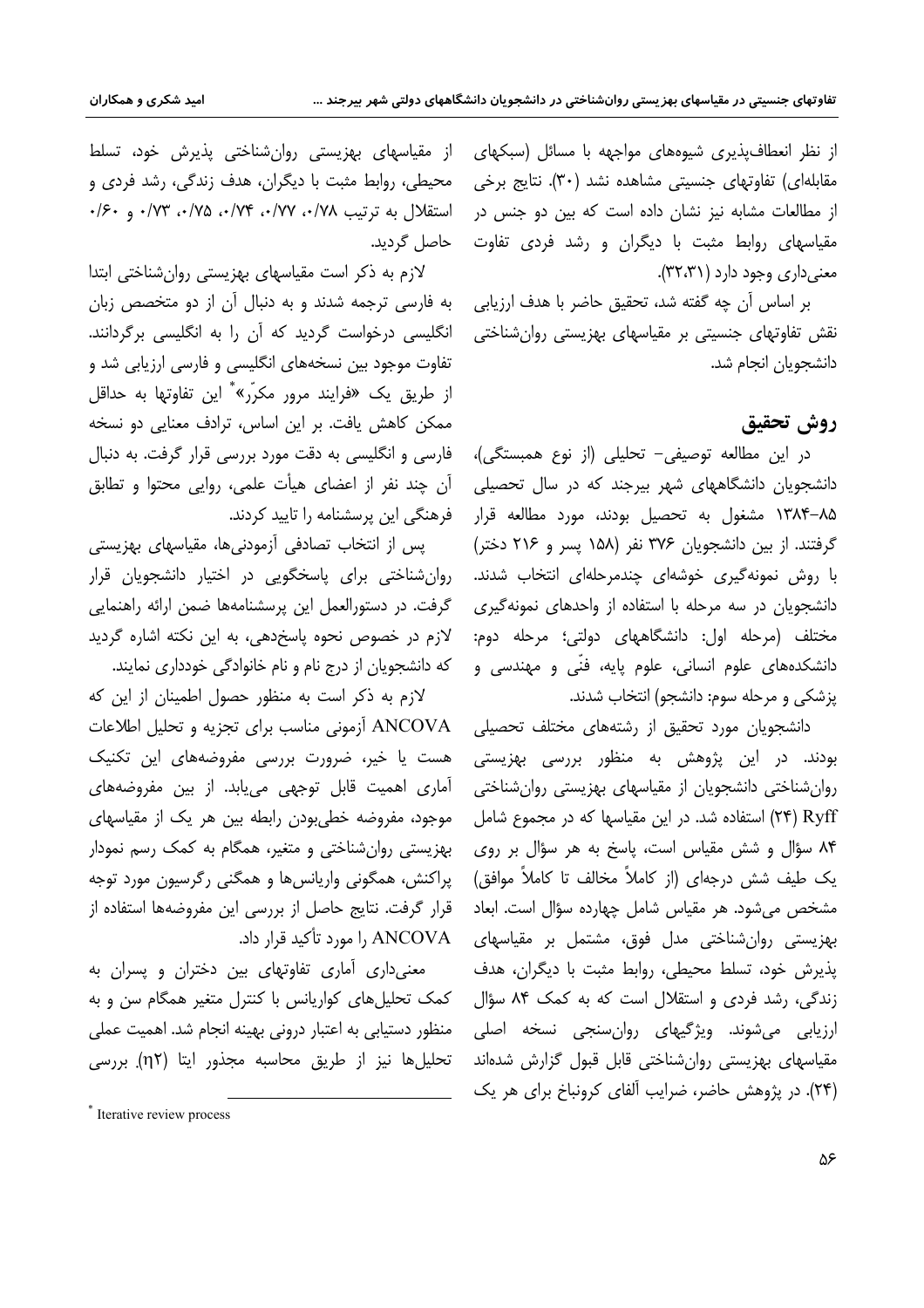مقیاسهای استقلال، تسلط محیطی، هدف در زندگی و پذیرش بین دو جنس تفاوت معنیداری از نظر آماری مشاهده نشد. نتايج پژوهش حاضر با يافتههاي مطالعات Ryff (٣١) و Velioras و Bosma) همسو به دست آمد. در تبيين یافته پژوهش حاضر مبنی بر وجود تفاوت جنسیتی معنی دار در مقياس روابط مثبت با ديگران، مي توان نظريه نقش و ديدگاه Gilligan را مورد توجه قرار داد؛ این نظریه فرض می کند که نقشهای اجتماعی، رفتار متناسب با هر جنس را تعیین می کند. بر این اساس نقش زنانه بر تربیت و مراقبت از دیگران و نقش مردانه بر تمرکز کمتر بر نیازهای دیگران و عاملیت تأکید می کند. در این دیدگاه زنان در مقایسه با مردان آمادگی بیشتری برای صمیمیت از خود نشان می دهند (۳۴٬۳۳). هسته اصلی دیدگاه Gilligan را این باور تشکیل می دهد که زنان خود را از طریق ارتباط با دیگران و مردان به شیوههای سنتی مردانه، یعنی خودهای شغلی تعریف میکنند. رشد زنان مسیری متفاوت مسیری مبتنی بر ارتباط را دنبال میکند. بر این اساس، دختران با مراقب خود همانندسازی کرده و در فرایند تبادل متقابل با مادر اجتماعی میشوند؛ همچنین عزت نفس آنان بر اساس احساسی که در نتیجه ارتباط حاصل میشود، شکل میگیرد. با این وجود، برای پسران ادراک خود، از طریق جدایی روان شناختی از دیگران حاصل می شود. در دوره نوجواني براي زنان «خود» در بافت روابط مهم سازماندهی و گسترش می یابد که اساس فرایند هویتی آنان گردید؛ سطح معنی داری P≤٠/٠۵ در نظر گرفته شد.

### بافتهها

این مطالعه بر روی ۳۷۶ دانشجو (۱۲۶ پسر و ۲۱۶ دختر) انجام شد. میانگین کلّی سنّ دانشجویان ۴/۰۶±۲۱/۵۷ (دامنه=۱۸–۱۸)، میانگین سنّی دانشجویان پسر ۲۲/۱۳±۴/۹۸ (دامنه=۴۵–۱۸) و میانگین سنّی دانشجویان دختر ۲۱/۱۶±۲۱/۱۶ (دامنه=۲۲+۱۸) بود.

معنیداری تفاوتهای بین دختران و پسران در مقیاسهای بهزیستی روانشناختی در جدول ۱ مشاهده میشود. نتایج این جدول نشان می دهد که بین دو جنس فقط در مقیاسهای رشد فردی و روابط مثبت با دیگران از نظر آماری تفاوت معنی داری به دست آمد؛ به عبارت دیگر، بین دو جنس در مقیاسهای استقلال، تسلط محیطی، هدف در زندگی و پذیرش خود از نظر آماری تفاوت معنیداری مشاهده نشد.

ىحث

پژوهش حاضر با هدف بررسی نقش تفاوتهای جنسیتی در مقیاسها*ی* بهزیستی روانشناختی دانشجویان انجام شد. نتایج تحلیل های کواریانس از نظر آماری تفاوتهای جنسیتی معنیداری را پس از کنترل متغیر سن در مقیاسهای رشد فردی و روابط مثبت با دیگران نشان داد؛ به عبارت دیگر، دختران در مقایسه با پسران در مقیاسهای رشد فردی و روابط مثبت با دیگران نمرات بالاتری گزارش کردند؛ در حالی که در مصحسوب می شود (۳۵).

| η٢                       | سطح معنیداری          | F                     | انحراف استاندارد                  |                                   | ميانگين              |                              | مقياسها              |
|--------------------------|-----------------------|-----------------------|-----------------------------------|-----------------------------------|----------------------|------------------------------|----------------------|
|                          |                       |                       | يسر                               | دختر                              | پسر                  | دختر                         |                      |
| $\cdot/\cdot\cdot$ ۲     | ۰/۳۶۳                 | .71                   | ⊀۵۸                               | $Y/\mathfrak{f} \mathfrak{r}$     | $\Delta \frac{1}{1}$ | $\Delta$ - / $\Delta \Delta$ | استقلال              |
| $\cdot/\cdot\cdot\Delta$ | .419.                 | ۱/۹۸                  | $\lambda \cdot / \Delta \Upsilon$ | 9/51                              | $\Delta f/V$ .       | 58/17                        | تسلط محيطى           |
| $\cdot/\cdot\tau$ ۵      | $\cdot/\cdot\cdot$ ۲* | 9/25                  | ۰۱۰۵                              | $\lambda/\cdot \Delta$            | <b>AN/SA</b>         | ۶۱/۶۵                        | رشد فردى             |
| .1.79                    | $\cdot/\cdot\cdot$ ۲* | $\sqrt{2}$            | ۱۱/۵۰                             | 9/9)                              | 58/95                | $\Delta\lambda$ /۴۷          | روابط مثبت با دیگران |
| .  . .5                  | $\cdot/\Delta\tau$    | ۲۱۰۶                  | ۱۰/۲۵                             | 9/21                              | AY/AA                | 59/۴۸                        | هدف در زندگ <i>ی</i> |
| $\cdot/\cdot\cdot$ ۳     | $\cdot$ /۳            | $\sqrt{\cdot \gamma}$ | ۱۱/۱۱                             | $\mathcal{N} \cdot / \mathcal{N}$ | ۵۲/۲۱                | <b>a۳/۳۷</b>                 | پذيرش خود            |

جدول ۱- معنیداری تفاوتهای جنسیتی در مقیاسهای بهزیستی روانشناختی از طریق تحلیلهای کواریانس با کنترل متغیر همگام سن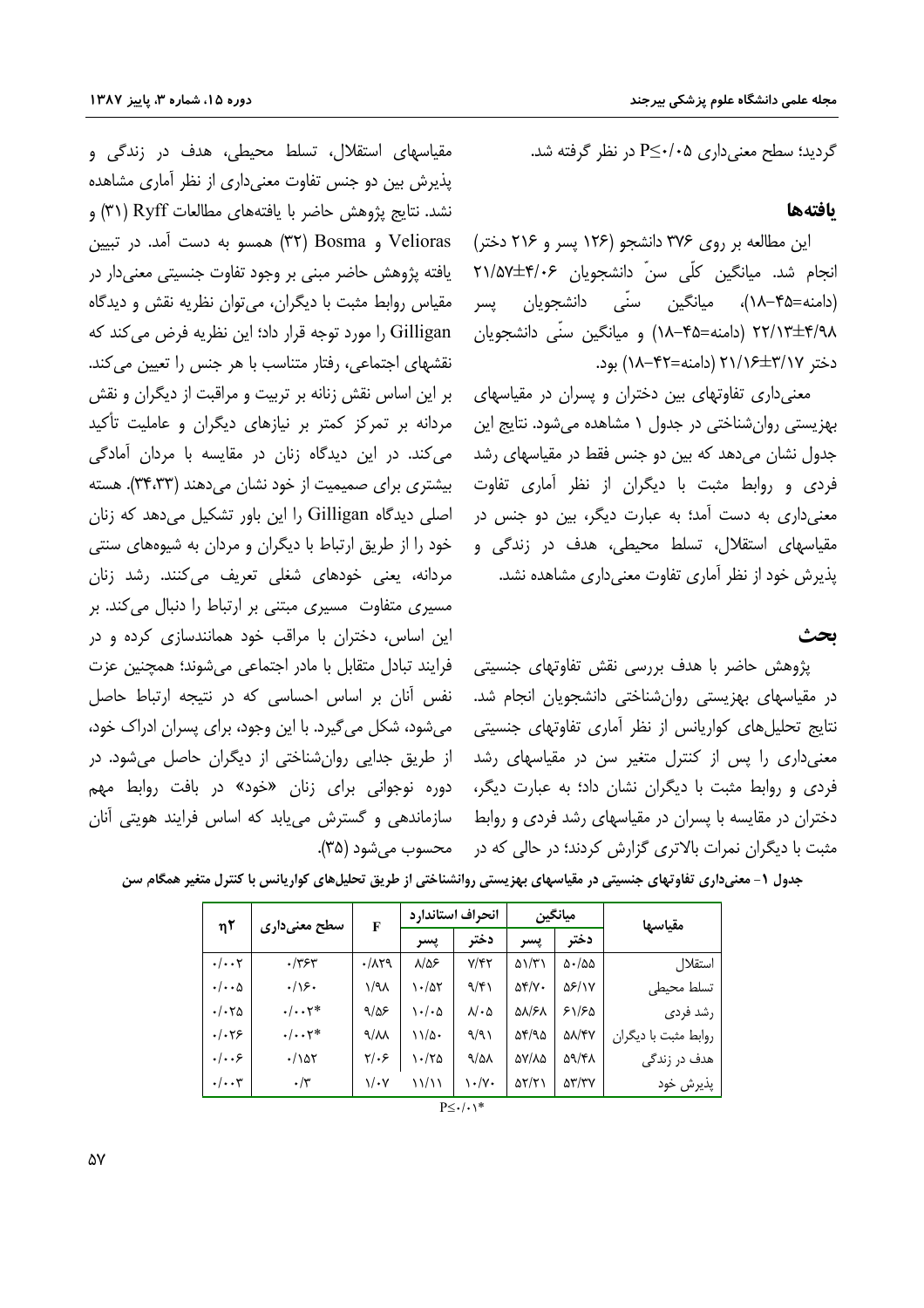بنابراين تجارب اجتماعي شدن متفاوت سبب مي شود زنان و مردان رویکردی متفاوت به دنیا داشته باشند. برای مردان اساساً عمل از نقطه نظر خودمختاری و برای زنان از دیدگاه ارتباطی معنا می یابد. Gilligan ادعا کرده است که تمایل و توانایی مراقبت از دیگران برای بسیاری از زنان جزو معیارهای خودسنجي آنان محسوب مي¢ردد؛ به عبارت ديگر، تبيين ممکن دیگر درباره تفاوت نمرات صمیمیت زنان و مردان می تواند با برجسته کردن تفاوت در فرایند اجتماعی شدن آنها دنبال گردد (۳۵).

یافته پژوهش حاضر درباره نقش تفاوتهای جنسیتی در مقیاس رشد فردی نشان می،دهد که نمرات دختران در مقایسه با نمرات پسران بالاتر است. در تبیین یافته مزبور همسو با نتایج برخی از مطالعات انجام شده در خصوص بررسی نقش تفاوتهای جنسیتی در استفاده از شیوههای ترجیحی برای مواجهه با موقعیتهای تنیدگی;ا (سبکهای مقابله) (۳۶–۳۸) که مطالعات مختلف (۳۹) نشان داده است در پيش،بيني بهزيستي افراد مؤثر واقع مي شود؛ نقش تغييرات اجتماعی بر نقشها و محدودیتهای جنسیتی از اهمیت بسیاری برخوردار است؛ به عبارت دیگر همان طور که Felsten (۳۷) خاطرنشان می،سازد نقش تغییرات اجتماعی بر نقشها و محدودیتهای جنسیتی در تبیین ناهمسویی بین برخی از مطالعات اخیر درباره نقش تفاوتهای جنسیتی بر سبکهای مقابلهای حائز اهمیت فراوانی است.

تلاش متخصصان اجتماعی برای درک این موضوع که چرا اغلب افراد با توجه به تجربه دشواریهای عینی رشد مییابند، زمینه مطالعات بیشتر درباره بهزیستی روانشناختی را فراهم كرده است (۴۰-۴۳).

۔<br>آگاهی از چگونگی پدیدار شدن تفاوتهای جنسیتی در هر بافتی که مستلزم تعامل بین مردان و زنان است از قبیل محیط کار، زمینههای تحصیلی و ارتباطات، مفید به نظر می,رسد. آگاهی از نقش تفاوتهای جنسیتی نیز زمینه لازم برای اتخاذ رویکردهای درمانی کارآمدتر را تسهیل می کند؛ به

عبارت دیگر، آگاهی بیشتر درباره تجربه بیمار از جهان به حساسیت بیشتر نسبت به رویکرد درمانی اتخاذ شده و درک بیمار منجر مے شود.

همه افراد برابرند اما يكسان نيستند؛ بنابراين، آگاهي بیشتر درباره تفاوتهای جنسیتی فرصتهای بیشتری برای خودشکوفایی و افزایش سطح سلامت روان شناختی بهینه به همراه دارد. دانش بیشتر همچنین در شناسایی و جبران ناهماهنگیهای تاریخی بین منابع، فرصتها و عوامل حمایت کننده برای مردان و زنان مؤثر و مفید واقع می شود.

مطالعات آتی در خصوص تفاوتهای جنسیتی در بهزیستی روان شناختی می تواند به طور همزمان نقش متغیرهای میانجی گر از قبیل باورهای نقش جنسیتی و تقاضاهای اجتماعی را مورد بررسی قرار دهد. به منظور تعیین رابطه بین بهزيستي روان شناختي وحمايت اجتماعي و وضعيت اقتصادی- اجتماعی، توجه به بافت زندگی فرد ضروری به نظر می رسد. اثر احتمالی تفاوتهای فرهنگی نیز در تبیین يافتهها مى تواند مورد استفاده واقع شود؛ علاوه بر اين، ضرورت تلفیق روشهای کیفی و کمّی به منظور دستیابی به توصيفي دقيقتر و عميقتر از يديده بهزيستي روانشناختي ضرورتي انكارنايذير است.

Ryff و Singer بر چندبعدی بودن الگوی (۴۴ بهزیستی روانشناختی بر نقش این الگو در ایجاد رویکرد درمانی موسوم به «بهزیستی درمانی» (۴۵–۴۷) تأکید کردهاند. از این رویکرد درمانی هنگامی که نشانههای اصلی افسردگی کاهش یافته است اما خطر بازگشت آن همچنان بالا است، استفاده می شود. در این رویکرد از افراد خواسته می شود با تمرکز بر اتفاقات مثبت زندگی خود آنها را ثبت نمایند. به دنبال آن گزارش مربوط به تجارب زندگی مراجعان به ابعاد بهزیستی روانشناختی Ryff ارتباط داده می شود؛ برای مثال، بیمار درباره تعامل مثبت خود با فرد دیگر نوشته است و پس از آن درمانگر به بسط معنای روابط مثبت با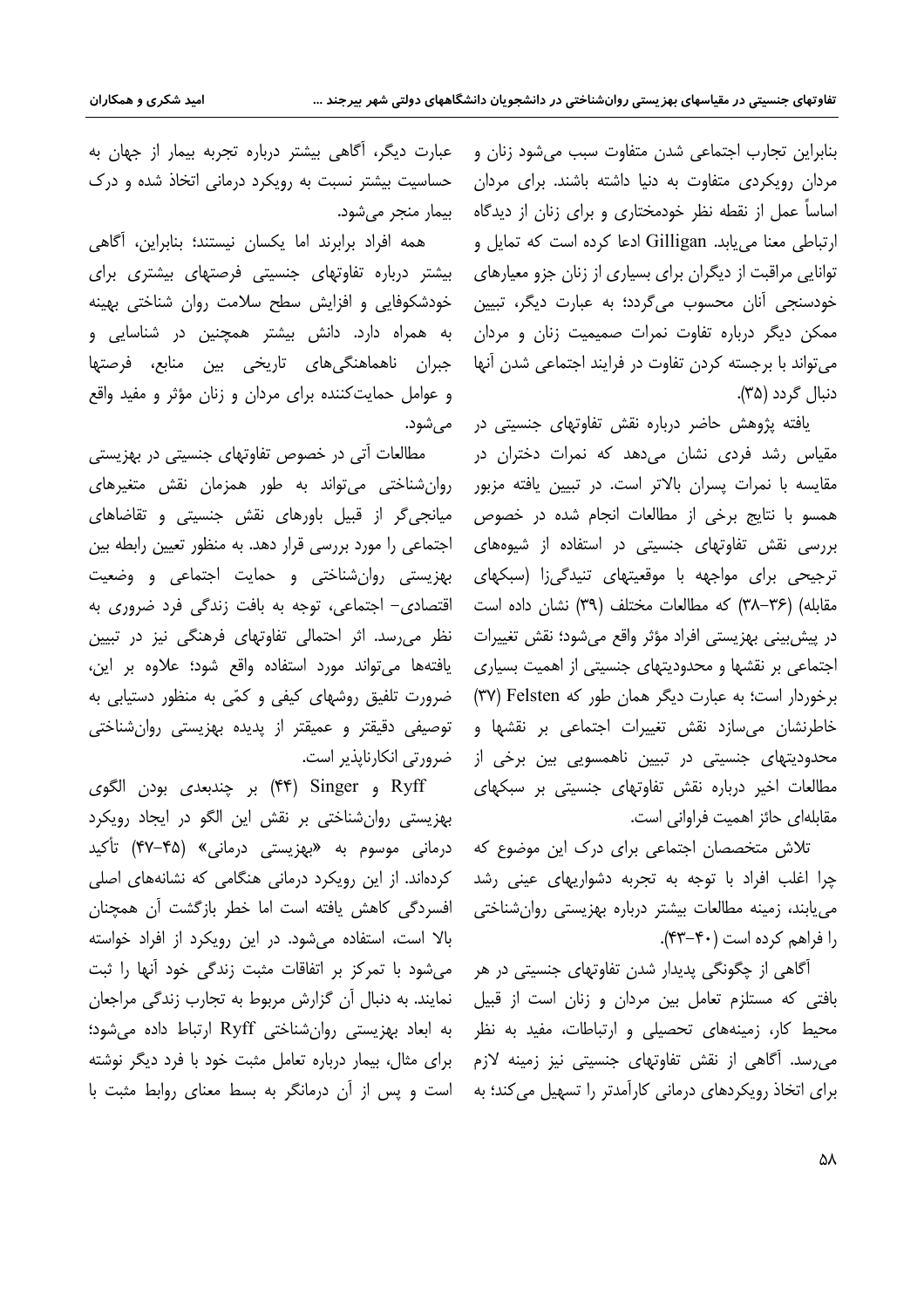در مجموع، نتایج پژوهش حاضر شواهدی دالّ بر وجود

تفاوت در مقیاسهای بهزیستی روانشناختی در دو جنس

می باشد؛ به عبارت دیگر، این یافتهها بر نقش محوری

تفاوتهای جنسیتی در بررسی مقیاسهای بهزیستی

حاضر از طريق طرحهاي تحقيقاتي طولي و ايپدميولوژيک،

جنسیتی در مقیاسهای بهزیستی روانشناختی را به همراه خواهد داشت. فعالیتهای سلامت عمومی که عمدتاً بر ارتقای

سلامت افراد متمرکز است، ضرورت اجتنابناپذیر توجه به

رویکردهای وابسته به جنس را در تعریف مداخلات مورد

تأكيد قرار مي دهد؛ علاوه بر اين، همسو با ادبيات پژوهش،

ِ ضرورت توجه به نقش بلامنازع تفاوتهای جنسیتی در طراحی

تلاشهای مداخلهگرانه به منظور ارتقای بهزیستی در افراد،

ییش از پیش اهمیت می پاید.

ديگران مي،ردازد؛ همچنين، درمانگر آشکار مي،سازد که **نتيجه گيري** چگونه فرایندهای فکری بیمار، تجارب آنان را از چنین رخدادهای مثبتی تضعیف می کند.

Ryff و Singer، به منظور تأكيد بر الگوى ۔<br>چندبعدی پھزیستی روان شناختی اذعان میںکنند که حتی اگر برخی از زیرمجموعههای بهزیستی روانشناختی با یکدیگر روانشناختی تأکید می کند. بیتردید تکرار نتایج پژوهش همپوشی بالایی نشان دهند، متخصصانی که در تلاشند با استفاده از یک نظریه بهزیستی به بهبود زندگی افراد کمک زمینه درک هر چه بهتر فرایندهای زیربنایی تفاوتهای کنند، درمی یابند که تفسیر هر یک از این ابعاد ششگانه در ارتباط با مسائلی که بیمار از خود نشان میدهد به صورت برابر و یکسان غیر مؤثر است؛ به عبارت دیگر، تفاوت در چالشهای فراسوی هر بیمار می تواند با تفاوت در هر یک از ابعاد بهزیستی روانشناختی رابطه نشان دهد (۴۴)؛ بنابراین با توجه به معنای مفهومی و مراجع تجربی برای هر بُعد، درمانگر می تواند درمان را با توجه به آسیبپذیریِهای منحصر به فرد و نقاط قوت هر بیمار تنظیم کند.

مناىع:

1- Bertocci D, Hirsch E, Sommer W, Williams A. Student mental health needs: Survey results and implications for service. J Am College Health. 1992; 41: 3-12.

2- Hayes JA. What does the brief symptom inventory measure in college and university counseling center clients? J Counseling Psychology. 1997; 44: 360-367.

3- Grant A. Identifying students' concerns taking a whole institutional approach. In: Stanley N, Manthorpe J. (eds). Students' Mental Health Needs Problems and Resopnses. London: Jessica Kinsley; 2002.

4- Grant A, Wolfson M. Responding to students in difficulty: a cross institutional collaboration. AUUC Newsletter J.  $2001:1:9-11.$ 

5- Humphery R, McCarthy P. Stress and the contemporary student. Higher Education Ouarterly. 1998; 52: 221-242.

6- Monk EM, Mahmood Z. Student mental health: a pilot study. Counselling Psycholgoy Quarterly. 1999; 12: 199-210.

7- Roberts R, Golding, J, Towell T, Wienreb I. The effects of economic circumstances on British students' mental and physical health. J Am Collge. 1999; 48; 103-109.

8- Roothman B, Kirsten DT, Wissing MP. Gender differences in aspects of psychological well-being. South African J Psychol. 2003; 33 (4): 212-218.

9- Crose R, Nicholas DR, Bobble DC, Frank B. Gender and wellness: a multidimentional systems model for counseling. J Counseling Develop. 1992; 71: 149-156.

10- Ryff CD, Singer B. Psychological well-being meaning measurement, and implications for psychotherapy research. Psychotherapy and Psychosomatics. 1996; 65: 14-23.

11- Wissing MP, Van Eeden C. Psychological well-being: A fortigenic conceptualization and empirical clarification. Paper presented at the 3<sup>rd</sup> Annual Congress of the Psychological Society of South Africa, Durban, South Africa. 1997.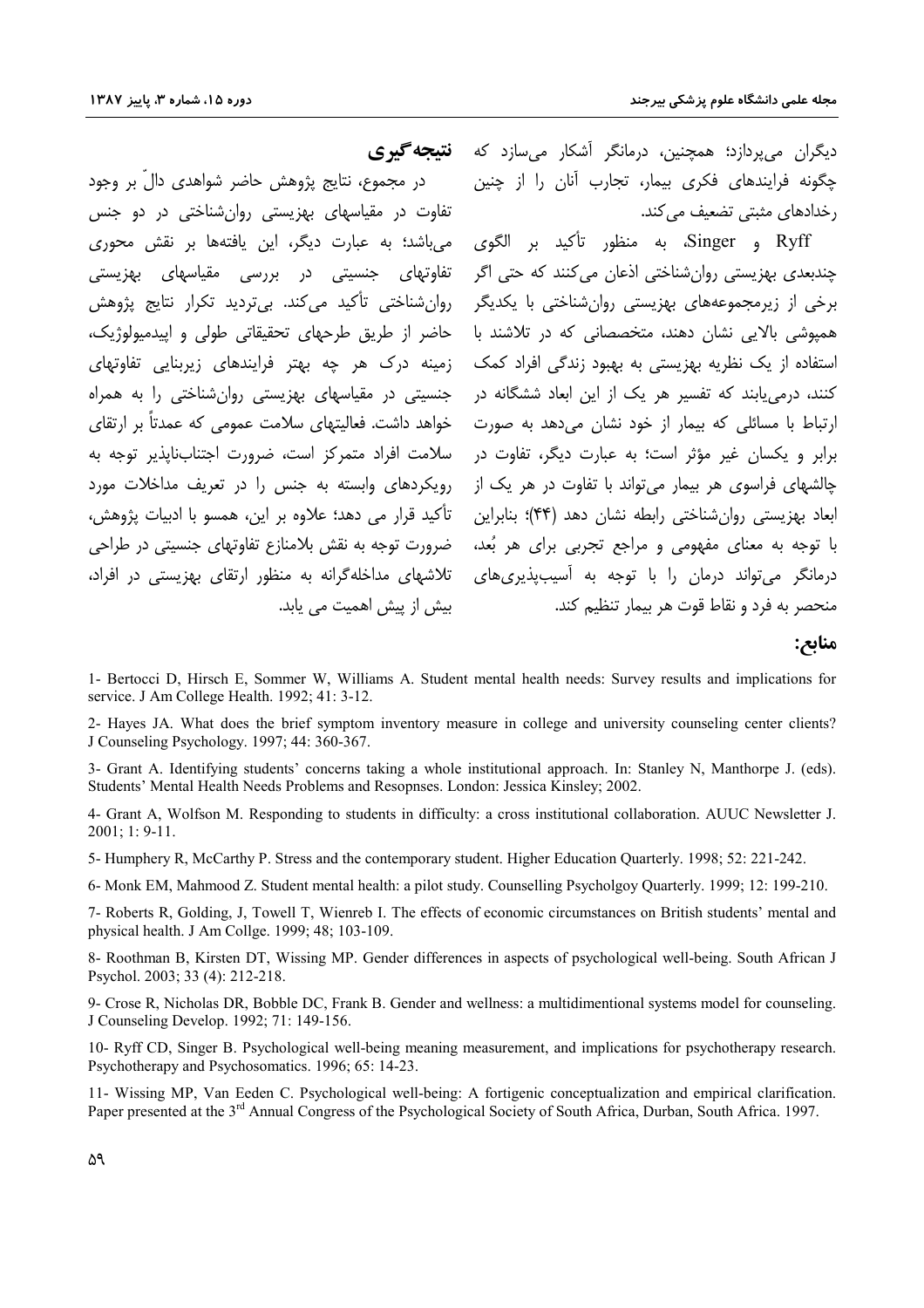12- Marks NF. Flying solo at midlife: Gender, marital status, and psychological well-being (Electronic version). J Marriage Family. 1996; 58 (4): 917-920.

13- Pretoris TB. Fortitude as stress-resistance: Development and Validation of the Fortitude Questionnaire (FORQ). Bellville: University of the Western Cape. 1998.

14- Rout U. Gender differences in stress, satisfaction and mental well-being among general practitioners in England. (Electronic version). Psychol Helath Med. 1999; 4 (4): 345-48.

15- Stephens T, Dulberg C, Joubert N. Mental health of the Canadian population: A comprehensive analysis (Electronic version). Chronic Disease in Canada. 1999; 20 (3): 112-115.

16- Suominen S, Helenius H, Blomberg H, Utela A. Sense of coherence as a predictor of subjective state of health. Seminar 6. Availlabele From: http://www.kttl.helsinki.fi/tero/posterit.html. Accessed on 11 Feb. 2001.

17- Wissing MP. A trans-university research programme on fortology: Clarification and advancement of psychological well-being. Unpublished research proposal. Potchefstroom University for Christian Higher Education, South Africa. 1998.

18- Wissing MP, Du Toit MM. Relations of NEO-PI-R dimentions (NEO-FFI) to sense of coherence (SOC) and other measures of psychological well-being. Paper presented at the 23rd Internationa Congress of Applied Psycholgoy, Madrid. 1994.

19- Epstein S. Constructive thinking and mental and physical well-being. In: Montada L, Filipp SH, Lerner MJ. (eds.) Life Crises and experiences of loss in adulthood (pp. 385-409). Hillsdale, New Jersey: Erlbaum. 1992.

20- Martin MM, Rbuin RB. A new measures of cognitive flexibility. Psychological Reports. 1995; 76 (2): 623-626.

21- Adams T, Bezner J, Steinhardt M. The conceptualization and measurement of perceived wellness: Integrating balance across and within dimensions. Am J Helath Promotion. 1997; 11 (3): 208-218.

22- Ryff CD, Singer B. The contours of positive human health. Psychological Inquiry. 1998; 19: 1-28.

23- Costa PT, McCrae RR. The NEOPI-R: Professional manual.Odessa, FL: Psychological Assessment Resources, Inc. 1992.

24- Ryff CD. Happiness is everything, or is it? Explorations on the meaning of psychological well-being. J Personality Social Psychol. 1989; 57: 1069-1081.

25- Antonelli E, Cucconi L. Effects of retirement on psychological well- being, the self-concept, and self-esteem. Ricerche Di Psicologia. 1998; 22 (3): 27-55 (in Italian).

26- Cusullo MM, Castro-Solano A. Adolescent students' perception of psychological well-being meaning. Revista Ibe roamericana Diagnostico Y Evaluasion. 2001; 12 (2): 57-70 (in Spanish).

27- Turner LH, Sterk HM. Differences that make a difference. Westport, Connecticut: Bergin & Garvey Publishers. 1994.

28- Strumpfer DJW. The origins of health and strength: from 'salutogenesis' to 'fortigenesis'. South African J Psychol. 1995; 25: 81-89.

29- Lu L. Gender and conjugal differences in happiness (Electronic version). J Social Psychol. 2000. 140 (1).

30- Ek E. Assessment of coping flexibility of young adults in a population based study- The flex-method revised. Oulu Regional I of Occupational Health. Finland. Seminar 6. Available From: http://www.kttl.helsinki.fi/tero/posterit/html. Accessed on 5 March 2001.

31- Ryff CD. Psychological well-being in adult life. Current Directions in Psychological Science. 1995; 4: 99-104.

32- Vleioras G, Bosma HA. Are identity styles important for psychological well-being? J Adoles. 2005; 28 (Issue 3): 397-409.

33- Keyes CLM, Shmotkin D, Ryff CD. Optimizing well-being: the empirical encoundter of two traditions. J Personality Social Psychol. 2002; 82 (6): 1007-1012.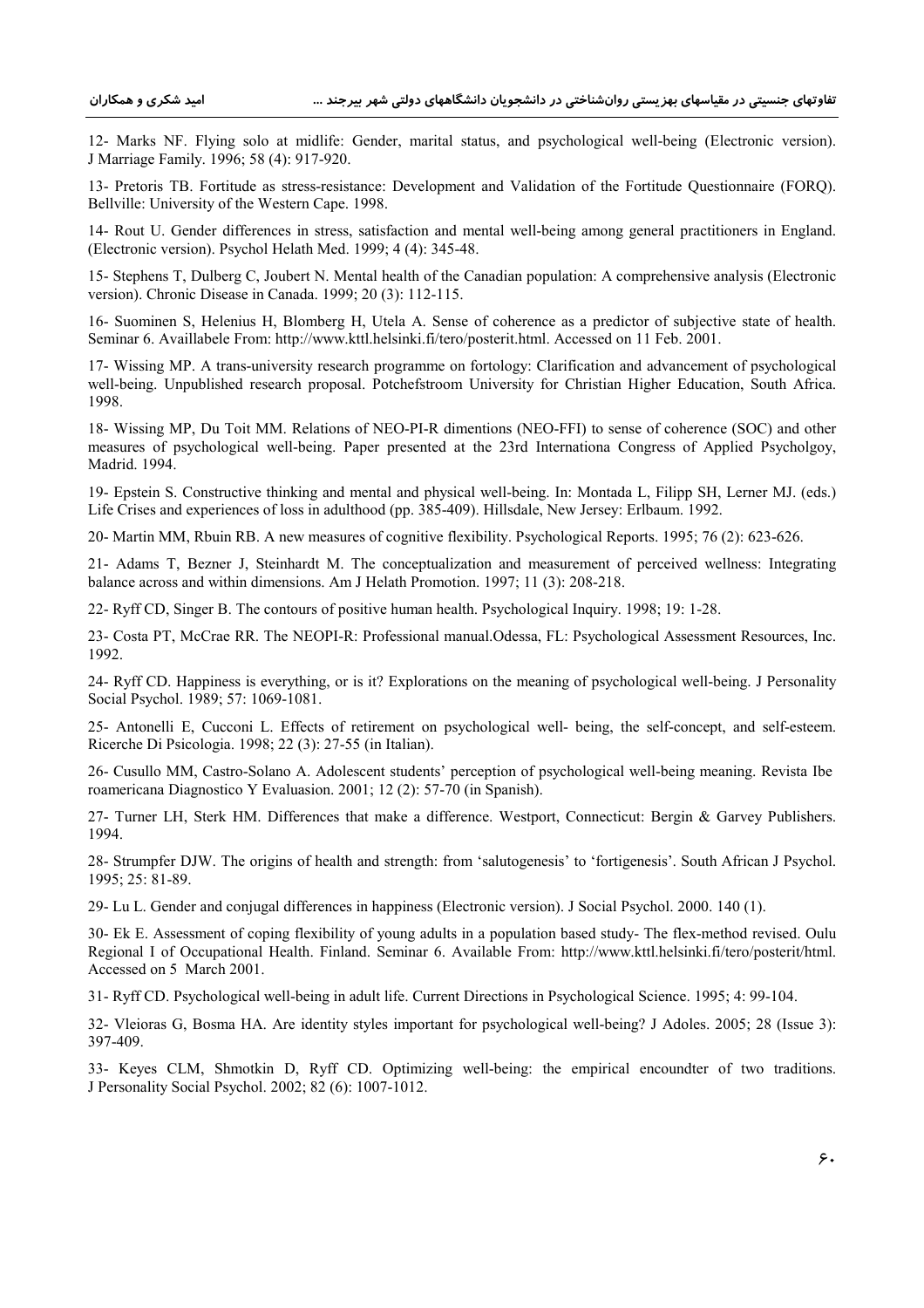34- Gaia AC. Understanding emotional intimacy: a review of conceptualization, assessment and the role of gender. Int Scoial Sci Review. 2002; 77 (3, 4): 151-170.

35- Lacombe AC, Gay J. The role of gender in adolescent identity and intimacy decisions. J Youth and Adoles. 1998; 27: 795-802.

36- Markus HR, Kitayama S. Culture and the self: Implications for cognition, emotion, and motivation. Psychological Review. 1991; 98 (2): 224-253.

37- Felsten G. Gender and coping: use of distinct strategies and associations with stress and depression. Anxiety, Stress, and Coping. 1998; 11: 289-309.

38- Emslie C, Fuhrer R, Hunt K, Macintyre S, Shipley M, Stansfeld S. Gender differences in mental health: Evidence from three organizations. Social Sci Med. 2002: 54: 621-624.

39- Matud MP. Gender differences in stress and coping styles. Personality and Individual Differences. 2004; 37: 1401-1415.

40- Aspinwall LG, Straudinger UM. (eds). A psychology of human strengths: Fundamental questions and future directions for a positive psychology. Washington, DC: American Psychological Association; 2003.

41- Keyes DL, Haidt J. Flourishing: Positive psychology and the life well-lived. Washington, DC: American Psychological Association. 2003.

42- Sheldon KM, King L. Why positive psychology is necessary? Am Psychol. 2001; 56 (3): 216-217.

43- Snyder CR, Lopez SJ, (eds.) Handbook of positive psychology. New York: Oxford University Press; 2002.

44- Ryff CD, Singer BH. Best news yet on the six-factor model of well-being. Social Sci Res. 2006; 35: 1103-1119.

45- Fava GA, Rafanelli C, Grandi, S, Conti S, Belluardo P. Prevention of recurrent depression with cognitive behavioral therapy. Archi General Psychiatry. 1998; 55: 816-821.

46- Fava GA, Ruini C, Rafanelli C, Finos L, Conti S, Grandi S, Six year outcome of cognitive behavior therapy for prevention of recurrent depression. Am J Psychiatry, 2004; 161:1872-1876.

47- Fava GA. Well-being therapy: onceptual and technical issues. Psychotherapy and Psychosomatics. 1999; 68: 171-179.